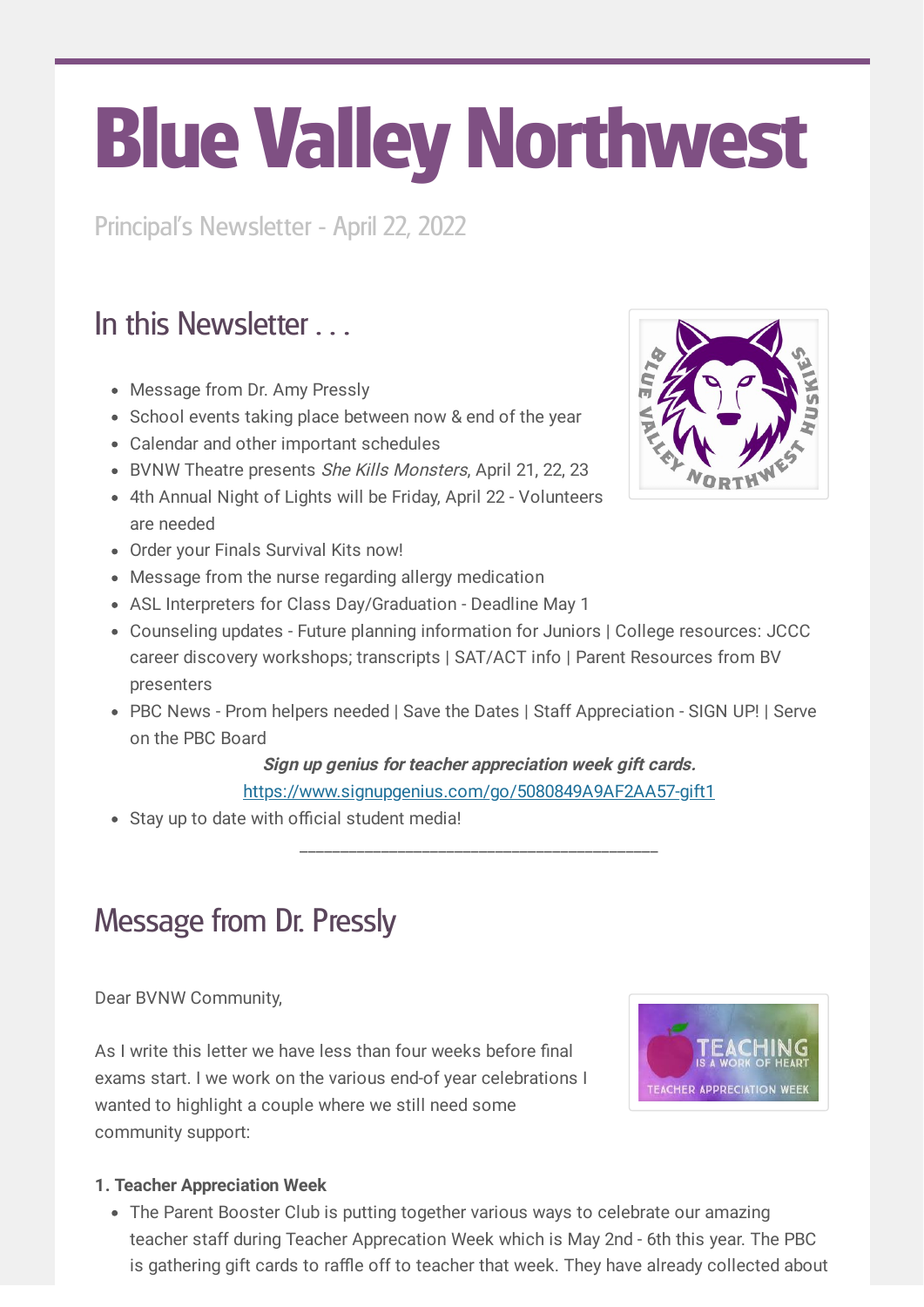40 cards but would like to at least double that before May 2nd. If you would like to sign up to donate a gift card, please use this [Link.](https://www.signupgenius.com/go/5080849A9AF2AA57-gift1)

Our teachers have worked tirelessly this year as we have transitioned back into fulltime in-person teaching. We are so fortunate here to have such an amazing teaching staff. I would encourage you to take a few minutes to write a quick note or quick email to your student's or students' teachers thanking them for a job well done this year.

#### **2. Senior Yard Sign Delivery**

We are looking for underclassman parents/guardians who would be willing to help deliver senior yard signs this year. A huge thank you to our PBC and PBC vice president Renee Bartholome for coordinating the delivery. She is hoping to get enough volunteers so that each person only delivers about a half dozen signs. If you would be willing to help deliver yard signs in early May, please email Renee at [bartholomefamily1996@gmail.com](mailto:bartholomefamily1996@gmail.com)

Finally, if you are looking for a fun outing this weekend, I would encourage you to come to the spring play tonight or tomorrow night. Our students have work hard to prepare this production and I am sure it will be an enjoyable experience.

Fondly,

Dr. Amy Pressly Proud Principal

### School events taking place between now & end of the year

Included is the final exam schedule for both seniors and underclassmen.

(This list does not include special events or end-of-year events for clubs, activities, cocurriculars or athletics. Those specific dates will be provided by the specific organization.)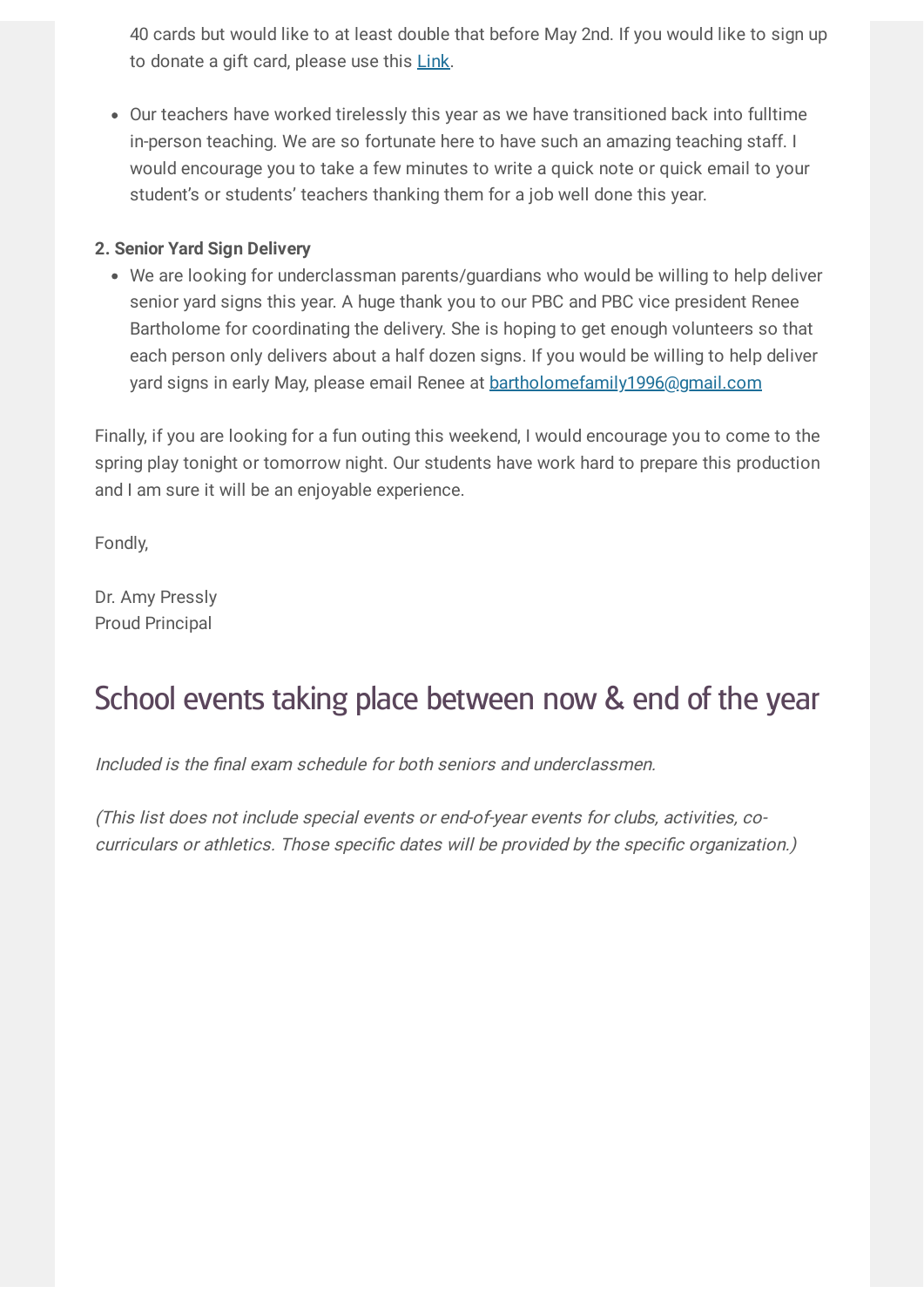| <b>DATE</b>               | <b>EVENTS</b>                                                                                                                                                                                                                                                                                                                                                                                 |  |  |  |
|---------------------------|-----------------------------------------------------------------------------------------------------------------------------------------------------------------------------------------------------------------------------------------------------------------------------------------------------------------------------------------------------------------------------------------------|--|--|--|
| Monday<br>April 18        | No School - Professional Learning Day                                                                                                                                                                                                                                                                                                                                                         |  |  |  |
| Tuesday<br>April 19       | No School - Professional Learning Day                                                                                                                                                                                                                                                                                                                                                         |  |  |  |
| Saturday<br>April 30      | Prom<br>8:00 PM - 11:00 PM Hilltop Learning Center - 7700 W. 143rd St. OP<br>Juniors and seniors only<br>Ticket information below (not available to purchase yet)<br>https://bvnwathletics.com/event-tickets                                                                                                                                                                                  |  |  |  |
| May 2 - 13                | <b>Advanced Placement Exams</b>                                                                                                                                                                                                                                                                                                                                                               |  |  |  |
| Thursday<br><b>May 12</b> | Fly-Up Assembly during AST<br>Senior Time Capsules during AST                                                                                                                                                                                                                                                                                                                                 |  |  |  |
| Friday<br><b>May 13</b>   | Senior Picnic/Yearbook Distribution 10:00 AM @ District Activities Complex<br>Yearbook Distribution for Underclassmen @ 1:59PM<br>Modified Schedule for Grades 9-11<br>7:40 - 9:23 2nd Hour<br>9:28 - 11:11 4th Hour<br>11:16 - 12:06 Lunch<br>2nd Hour<br>12:11 - 1:54 6th Hour<br>1:59 - 2:55 Yearbook Signing<br>*That day seniors only attend the Senior Picnic and Yearbook Distribution |  |  |  |
| Monday<br><b>May 16</b>   | Odd Block Day<br>Seniors attend hours 1 & 3 and take finals in hours 5 & 7<br>Grades 9 - 11 attend hours 1, 3, 5 & 7                                                                                                                                                                                                                                                                          |  |  |  |
| Tuesday<br>May 17         | Even Block Day<br>Seniors attend hour 2 and take finals in hours 4 & 6<br>Grades 9-11 attend hours 2, 4 & 6                                                                                                                                                                                                                                                                                   |  |  |  |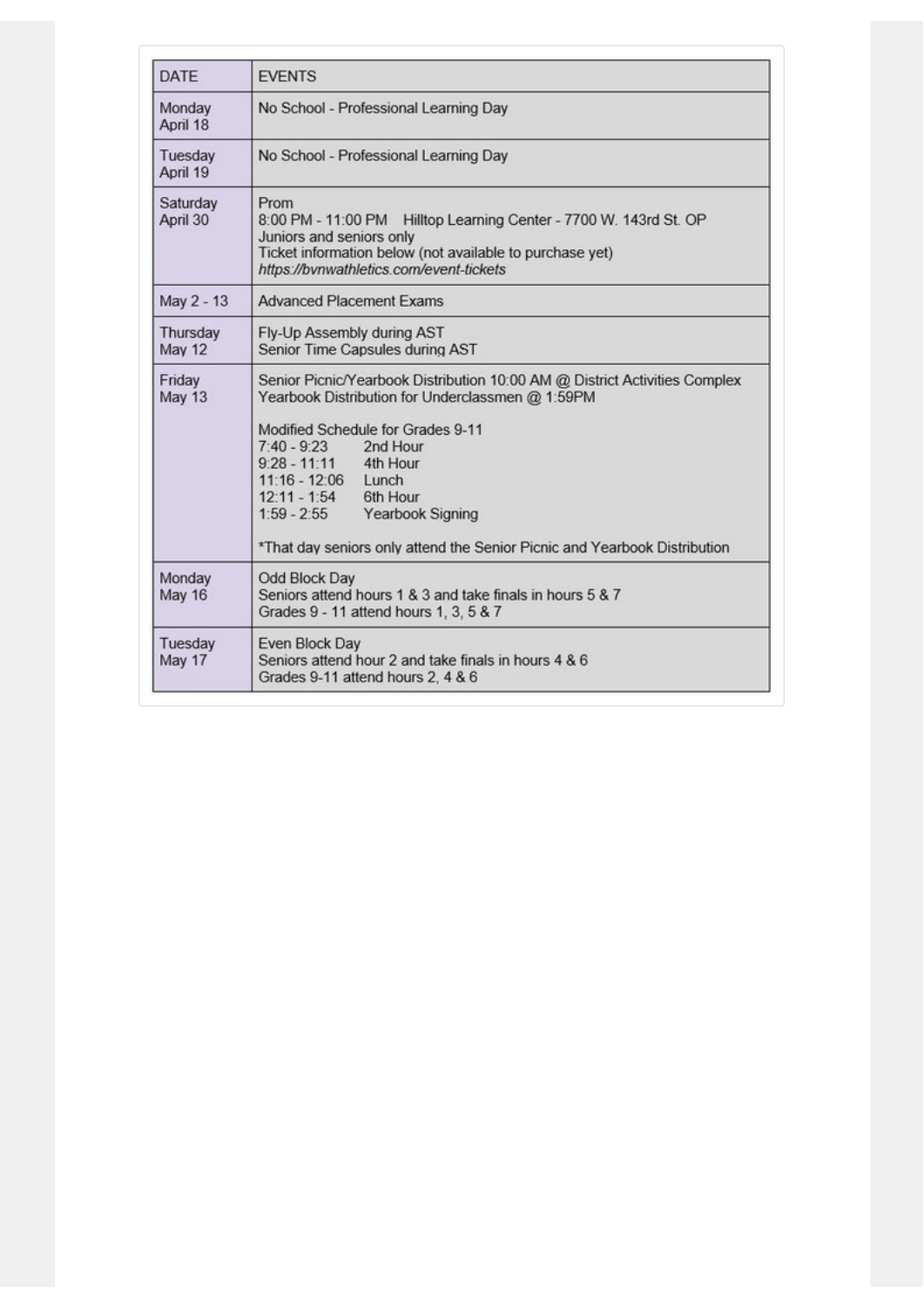| Wednesday<br><b>May 18</b> | Odd Block Day<br>Seniors take finals in hours 1 & 3, they are dismissed after hour 3<br>Grades 9-11 attend hours 1, 3, 5 & 7                                                                                                                                                    |
|----------------------------|---------------------------------------------------------------------------------------------------------------------------------------------------------------------------------------------------------------------------------------------------------------------------------|
| Thursday<br><b>May 19</b>  | Even Day<br>Seniors take finals in hour 2 and then attend graduation practice<br>Seniors turn in check-out sheet and Macbooks after 2nd hour final<br>Grades 9 - 11 Take finals in hour 2 & 6, attend class for hour 4                                                          |
| Friday<br>May 20           | Odd Block Day<br>Class Day for seniors and families @ 8:00 AM, BVNW main gym<br>Grades 9 - 11 attend hours 1, 3, 5, & 7<br>With the senior celebrations and various other regional/state events this day,<br>we will not be giving any final exams to underclassmen on this day |
| Sunday<br>May 22           | Class of 2022 Graduation<br>4:00 PM @ District Activities Complex<br>*In the case of inclement weather, the rain out date is Tuesday, 5/24 at 7:30 at<br>the District Activities Complex                                                                                        |
| Monday<br><b>May 23</b>    | Grades 9 - 11 finals in hours 3, 4 & 5<br>7:40 - 9:00 Hour 3 final<br>9:10 - 10:30 Hour 4 final<br>10:40 - 12:00 Hour 5 final<br>All students dismissed at 12:00                                                                                                                |
| Tuesday<br>May 24          | Grades 9 - 11 finals in hours 1 and 7<br>$7:40 - 9:00$<br>Hour 1 final<br>9:10 - 10:30 Hour 7 final<br>All students dismissed at 10:30                                                                                                                                          |
| Wednesday<br><b>May 25</b> | First day of summer vacation                                                                                                                                                                                                                                                    |

| <b>Odd Day</b>          | <b>Even Day</b> | <b>Trad. Day</b> | <b>P.L.</b>  | <b>Finals</b> | <b>Testing</b> | No School      |
|-------------------------|-----------------|------------------|--------------|---------------|----------------|----------------|
|                         |                 |                  | <b>APRIL</b> |               |                |                |
| SUN                     | <b>MON</b>      | <b>TUES</b>      | WED          | <b>THUR</b>   | <b>FRI</b>     | SAT            |
|                         |                 |                  |              |               | 1              | $\overline{2}$ |
| $\overline{\mathbf{3}}$ |                 | 5                | 6            |               | 8              | 9              |
| 10                      | 11              | 12               | 13           | 14            | 15             | 16             |
| 17                      | 18              | 19               | 20           | 21            | 22             | 23             |
| 24                      | 25              | 26               | 27           | 28            | 29             | 30             |

| <b>MAY</b> |            |             |     |      |                 |     |
|------------|------------|-------------|-----|------|-----------------|-----|
| SUN        | <b>MON</b> | <b>TUES</b> | WED | THUR | <b>FRI</b>      | SAT |
|            |            |             |     | 5    | $6\phantom{1}6$ | 7   |
| 8          | 9          | 10          |     | 12   | 13              | 14  |
| 15         | 16         | 17          | 18  | 19   | 20              | 21  |
| 22         | 23         | 24          | 25  | 26   | 27              | 28  |
| 29         | 30         | 31          |     |      |                 |     |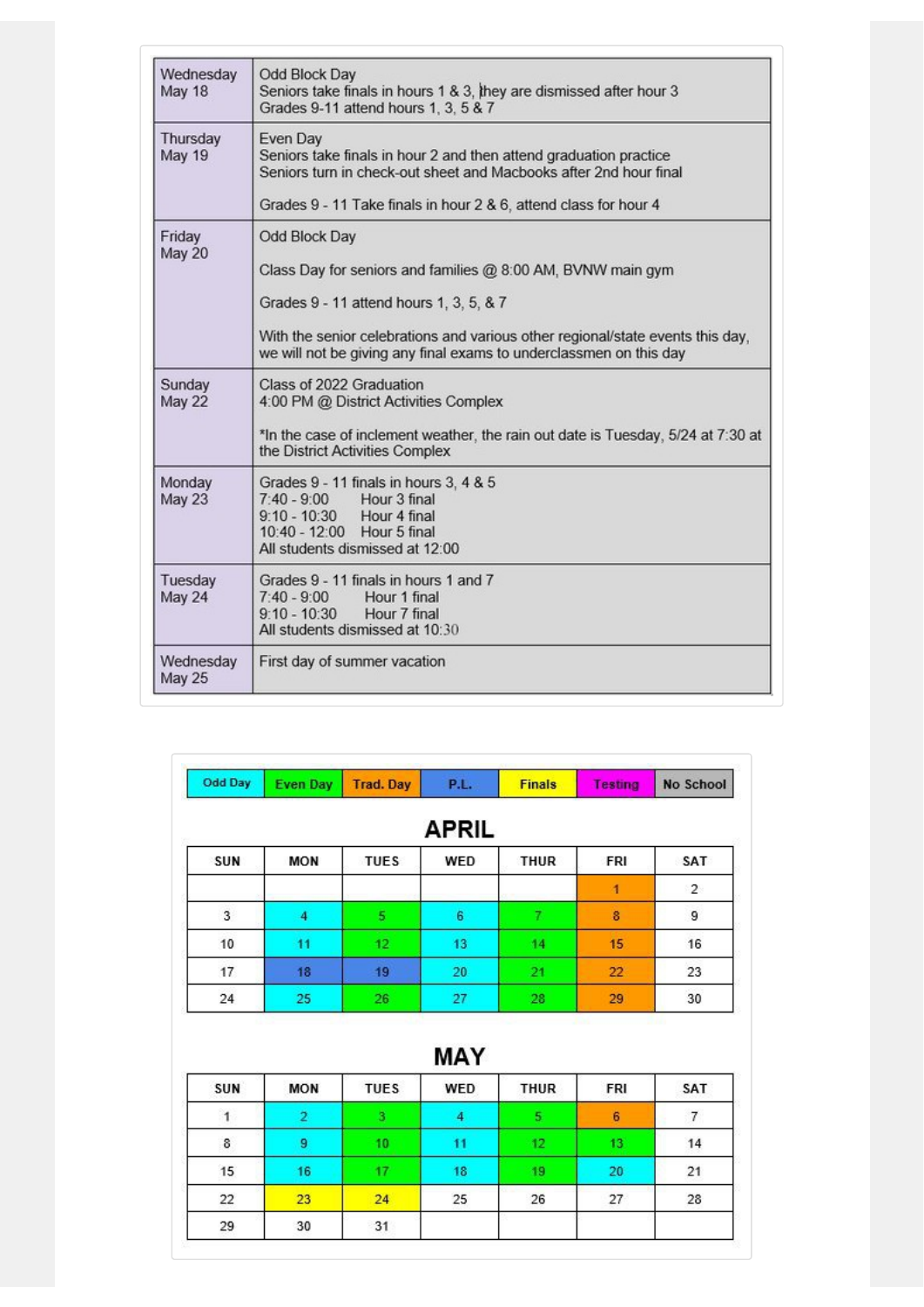# DOWNLOAD Other Important Schedules

| BVNW Bell Schedule 2021-2022<br>Hour <sup>®</sup><br>Hour 3<br>Hour:<br>$9.13 - 10.41(8)$<br>four 5 & Lune<br>$x \times 5$ &<br>PLC<br>Hour 2<br>Hour:<br>Hour 4 & Lund<br>Hour 4 & Lur<br>$1225 - 122$<br>four 5 & Lun<br>$11:17 - 122$<br>H <sub>0</sub><br>four 4 & L<br>four 4 & Lu<br>020-1220<br>Hour 1<br>$7.40 - 8.26 (46)$<br>Hour 2<br>$8.31 - 9.17(46)$<br>Hour:<br>8:35 - 9:25 (5)<br>Hour 3<br>Hour 4<br>Hour 3<br>Hour 4<br>$9.22 - 10.08(4)$<br>9:30. | WEEKLY SCHEDULE 2021-2022<br>P.L. Finals Testing No School<br><b>AUGUST</b><br><b>MON</b><br><b>TUES</b><br>WED<br>14<br>15<br>$21 -$<br>28 <sup>1</sup><br><b>SEPTEMBER</b><br>TUES  <br>WED THUR<br><b>MON</b><br>SAT<br>Ħ.<br>$^{\rm 12}$<br>10<br>19<br>25 <sup>2</sup><br><b>OCTOBER</b><br>WED<br><b>MON</b><br><b>TUES</b><br><b>SAT</b><br><b>FRI</b><br>$\overline{a}$<br>$\bullet$ | Lunch Schedule 2021-2022<br>ODD DAYS<br>3rd<br>Lunch<br>12:58-1:22<br>$11:50.12:15$<br>(12:20)<br>$\begin{array}{r} 12:23 \cdot 12:43 \\ (12:53) \end{array}$<br>(11:47)<br>(11:47)<br>CDOP<br><b>Bengeron</b><br>Copelan<br>Haggert<br>egns.<br>Meachan<br>Mikel<br>Manans |
|----------------------------------------------------------------------------------------------------------------------------------------------------------------------------------------------------------------------------------------------------------------------------------------------------------------------------------------------------------------------------------------------------------------------------------------------------------------------|----------------------------------------------------------------------------------------------------------------------------------------------------------------------------------------------------------------------------------------------------------------------------------------------------------------------------------------------------------------------------------------------|-----------------------------------------------------------------------------------------------------------------------------------------------------------------------------------------------------------------------------------------------------------------------------|
| <b>Bell Schedule</b>                                                                                                                                                                                                                                                                                                                                                                                                                                                 | <b>Monthly Calendars</b>                                                                                                                                                                                                                                                                                                                                                                     | <b>Lunch Schedule</b>                                                                                                                                                                                                                                                       |
| <b>Full bell schedule</b>                                                                                                                                                                                                                                                                                                                                                                                                                                            | <b>Calendars for school year</b>                                                                                                                                                                                                                                                                                                                                                             | Lunch                                                                                                                                                                                                                                                                       |
| BVNW Bell Schedule 2021.pdf<br>pdf<br>Current bell schedule for 2021-2022                                                                                                                                                                                                                                                                                                                                                                                            |                                                                                                                                                                                                                                                                                                                                                                                              | $\frac{1}{2}$ , Download<br>20.9 KB                                                                                                                                                                                                                                         |
|                                                                                                                                                                                                                                                                                                                                                                                                                                                                      |                                                                                                                                                                                                                                                                                                                                                                                              |                                                                                                                                                                                                                                                                             |
| $(012122)$ .pdf<br>pdf                                                                                                                                                                                                                                                                                                                                                                                                                                               | BVNW Weekly Schedule 2021-2022 for Community                                                                                                                                                                                                                                                                                                                                                 | <b>と</b> Download<br>45.4 KB                                                                                                                                                                                                                                                |
|                                                                                                                                                                                                                                                                                                                                                                                                                                                                      |                                                                                                                                                                                                                                                                                                                                                                                              |                                                                                                                                                                                                                                                                             |
| pdf                                                                                                                                                                                                                                                                                                                                                                                                                                                                  | Lunch Schedule -4th quarter 2021-2022.pdf                                                                                                                                                                                                                                                                                                                                                    | <b>と</b> Download<br>57.3 KB                                                                                                                                                                                                                                                |

# Upcoming Key Calendar events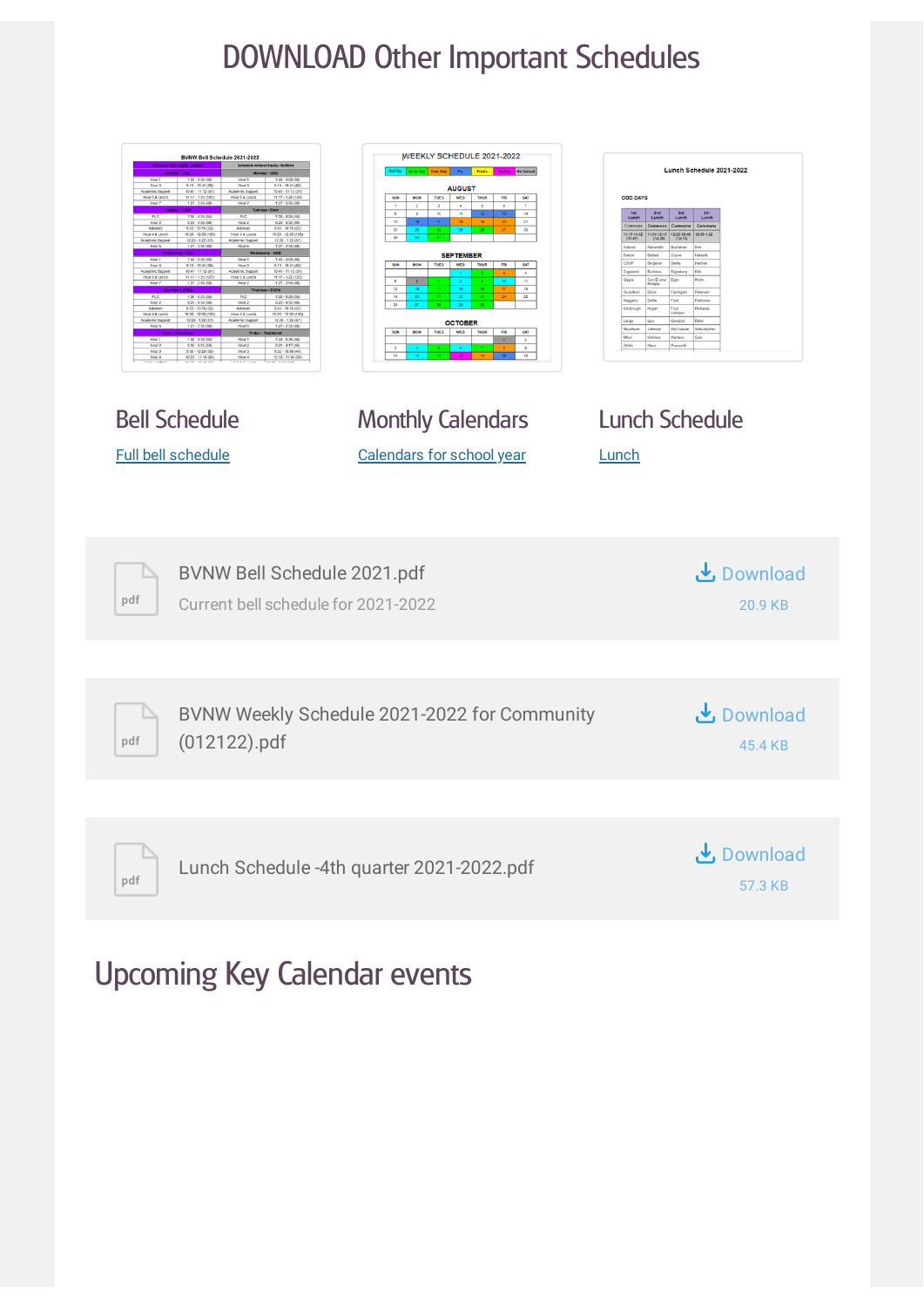

- April 21, 22, 23 Theatre presentation of She Kills **Monsters**
- April 22 4th Annual Night of Lights
- April 25 PBC General Board Meeting



- April 30 Prom
- May 2- 6, 2022 Teacher Appreciation Week
- May 11 Deadline to order Finals Survival Kits



- May 13 Sr. Class Picnic
- May 20 Class Day
- May 22 Graduation

#### \*\*\*\*\*\*\*\*\*\*\*\*\*\*\*\*\*\*\*

**A detailed calendar of events is above in Dr. Pressly's message section.**

# Full School and Sports Calendars

**BVNW Calendar** View All [School](https://www.bluevalleyk12.org/Page/23188#calendar41561/20210813/month) Events

**BVNW Sports Events** View Sports [Calendar](http://www.easternkansasleague.org/g5-bin/client.cgi?G5genie=997&school_id=9)



### BVNW Theatre presents She Kills Monsters, April 21, 22, 23

**She Kills Monsters:** Young Adventurers Edition tells the story of Agnes Evans as she comes to terms with the death of her teenage sister, Tilly. When Agnes finds Tilly's Dungeons & Dragons notebook, she embarks on an adventure in the imaginary world that was Tilly's refuge. Epic sword fights, dance battles and magic ensue as the quest unfolds on the BVNW Little Theater stage! Get your tickets today! **https:/ [bvnwathletics.com/event-tickets](https://bvnwathletics.com/event-tickets)**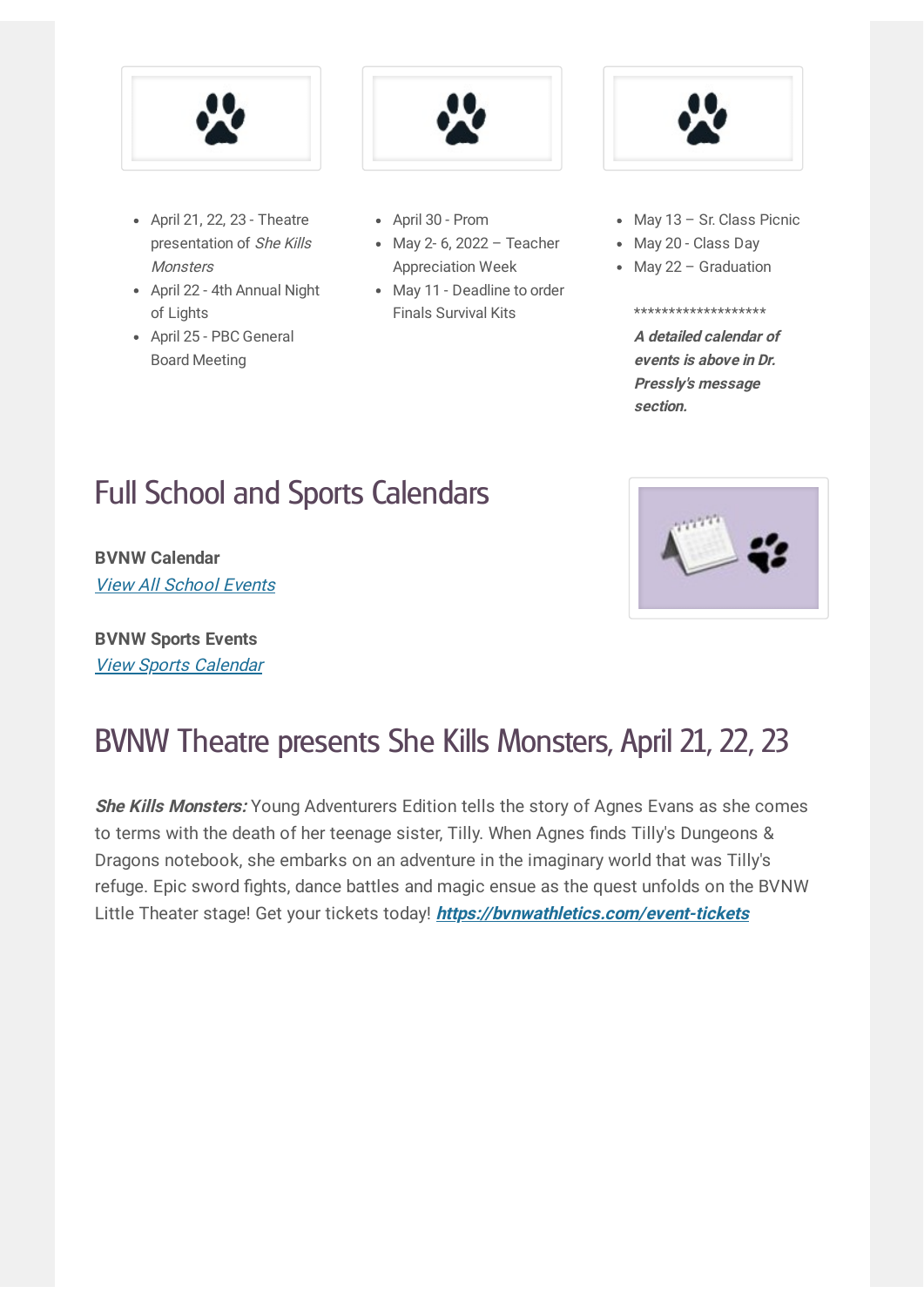

# 4th Annual Night of Lights will be Friday, April 22

The **4th Annual Night of Lights** will be Friday, April 22, 6:00-9:00pm at the BV District Office Campus. There will be food trucks, music, art, family-fun activities and FIREWORKS at the end of the night. The link to buy glow lanyards and raffle tickets to win a Weber Grill is [here](https://fundbv.org/nol).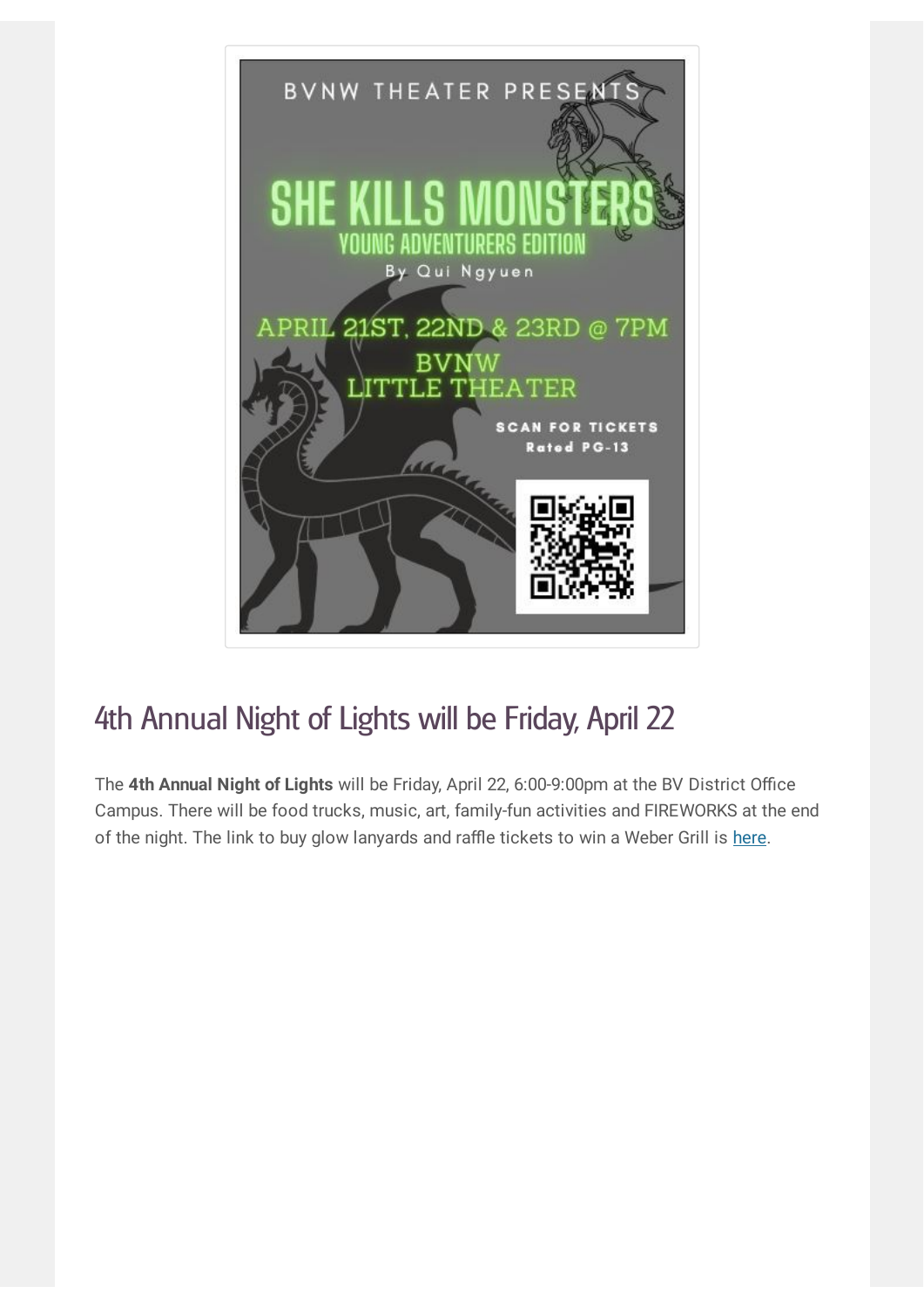

# Order your Finals Survival Kits now!

Deadline to order is May 11. Download the form below.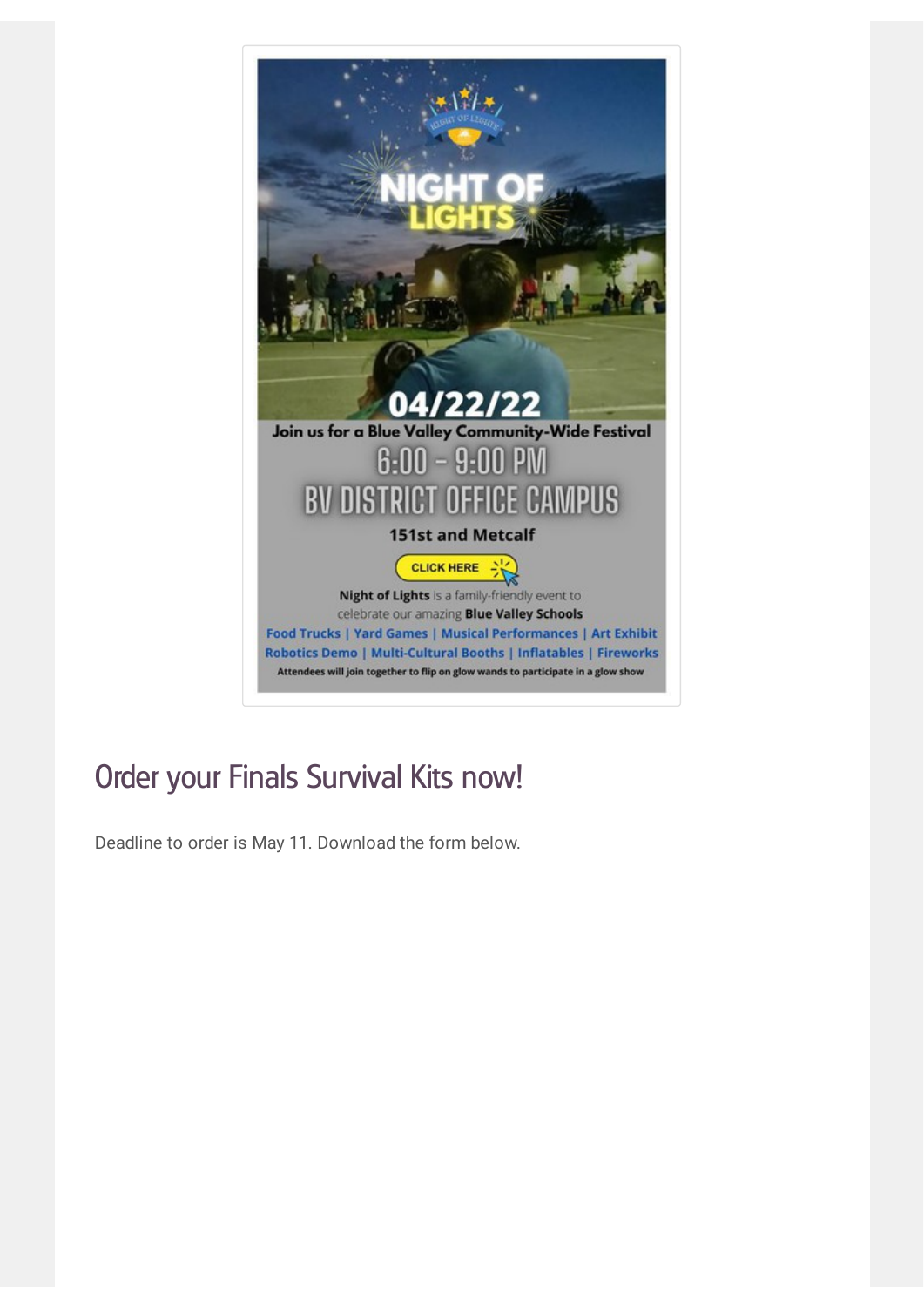



Spring 2022 Survival Kit Order Form.pdf





# Message from the nurse regarding allergy medication

**Parents and students:** Allergy season has arrived. This is a reminder that the health room **DOES NOT** stock seasonal allergy medications. Students may self-carry over the counter allergy medication at high school or dose before coming to school.

Thank you! **Becky Imlay, BSN, RN**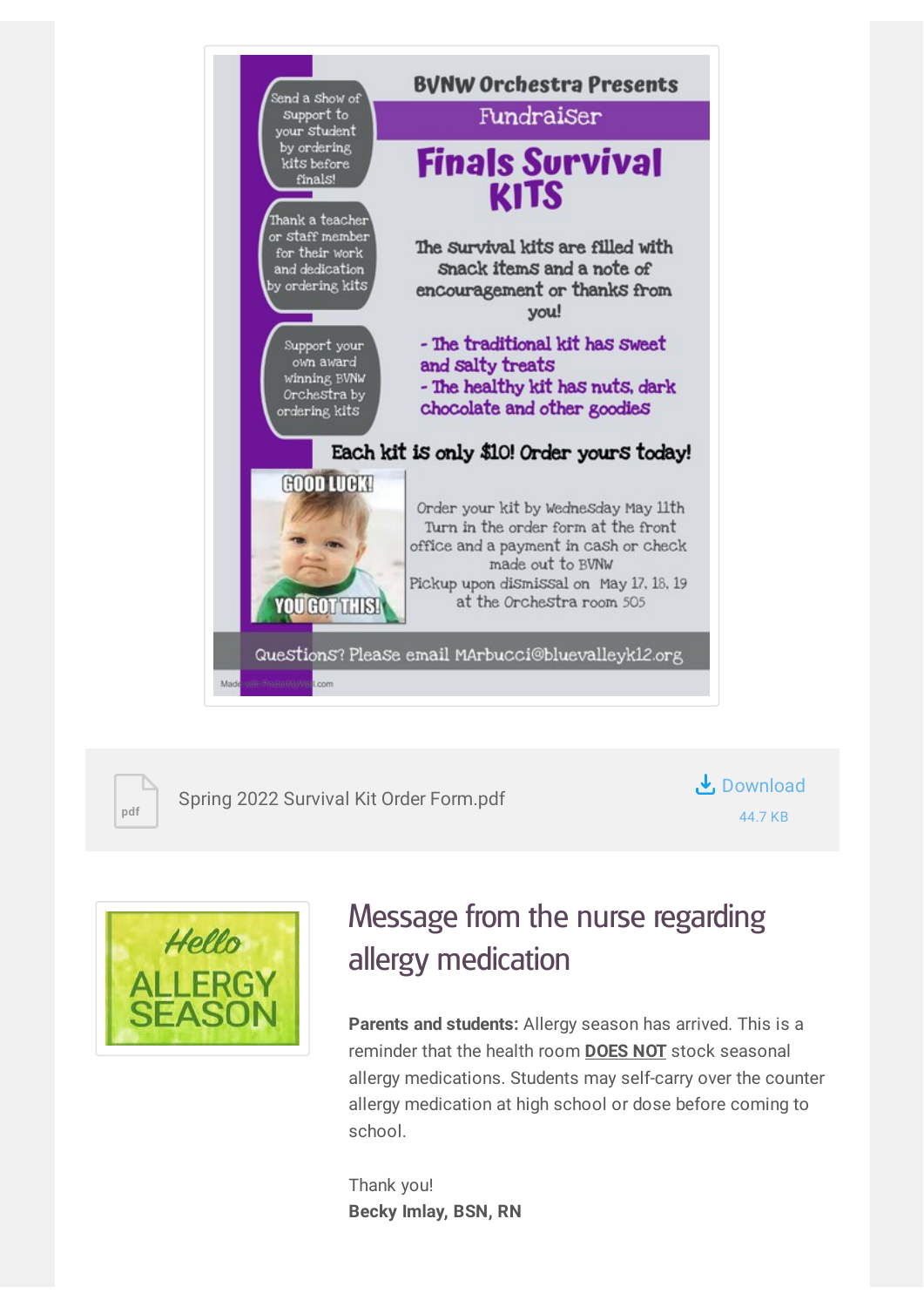### ASL Interpreters for Class Day / Graduation - Deadline May 1

If you or <sup>a</sup> guest plan to attend class day or graduation and need an ASL interpreter, please email Betsy Fromm by May 1, 2022. Please note that graduation will be livestreamed with live captioning.

### Counseling News - April 22

**BVNW Student Services** Article of the Week: "Why [American](https://www.theatlantic.com/newsletters/archive/2022/04/american-teens-sadness-depression-anxiety/629524/) Teens are So Sad"

#### **AP Exams**

AP exams are quickly approaching! Testing begins May 2nd and runs through May 13th. All AP exams will be held at the Blue Valley Hilltop Conference Center with the exception of Spanish (BVNW) and Chinese (BVSW). Students should plan to arrive at **7:40 a.m.** for morning exams and **11:45 a.m.** for afternoon exams. Students recently received their AP exam schedule, along with other important testing information via email and/or text. Please see Mrs. Hadley with questions.

#### **BVNW Canvas Page**

Visit the BVNW Counseling page for many great resources by grade levels - [here](https://bvusd.instructure.com/courses/70851)

#### **Future planning information for Juniors**

We have created a junior year video answering common questions we receive and a checklist for you to review. Most of the information included in these two resources are related to preparing for college. If you are not planning to attend college, please review the checklist for directions on how to access your graduation status and utilize the career exploration tools listed. If you have additional questions after working through the checklist items and watching the short video, contact your counselor. This information was also sent to juniors through Canvas and parent/guardian email this week.

#### Link to BVNW Junior [Checklist](https://docs.google.com/document/d/1nf7mCs-McLv2YdBTScuE9QHfiSkL4kwUtnBKATuH65Q/template/preview) Link to [BVNW](https://youtu.be/4oRBIt9_rPY) Junior Video

**SENIORS! SENIORS!** – We are uploading local scholarships daily in Naviance! You might be missing out on opportunities to help with college expenses.

#### **College resources:**

- **JCCC career discovery [workshops](https://www.jccc.edu/student-resources/career-development/discover/free-workshops.html)**
- Want to be thoroughly informed on the college application/search process? Subscribe to The College [Solution](http://www.thecollegesolution.com/getting-rejected-elite-universities/) blog and newsletter for helpful information!
- **Transcripts** Click here for [instructions](https://drive.google.com/file/d/1Np4w5UI-ehreD2RqSTlH8m0Mp5SHVFxV/view?usp=sharing) on how to request transcripts.
- **Unofficial transcripts-** Parent or Student Vue, "Course history"; unofficial transcript option in graduation status.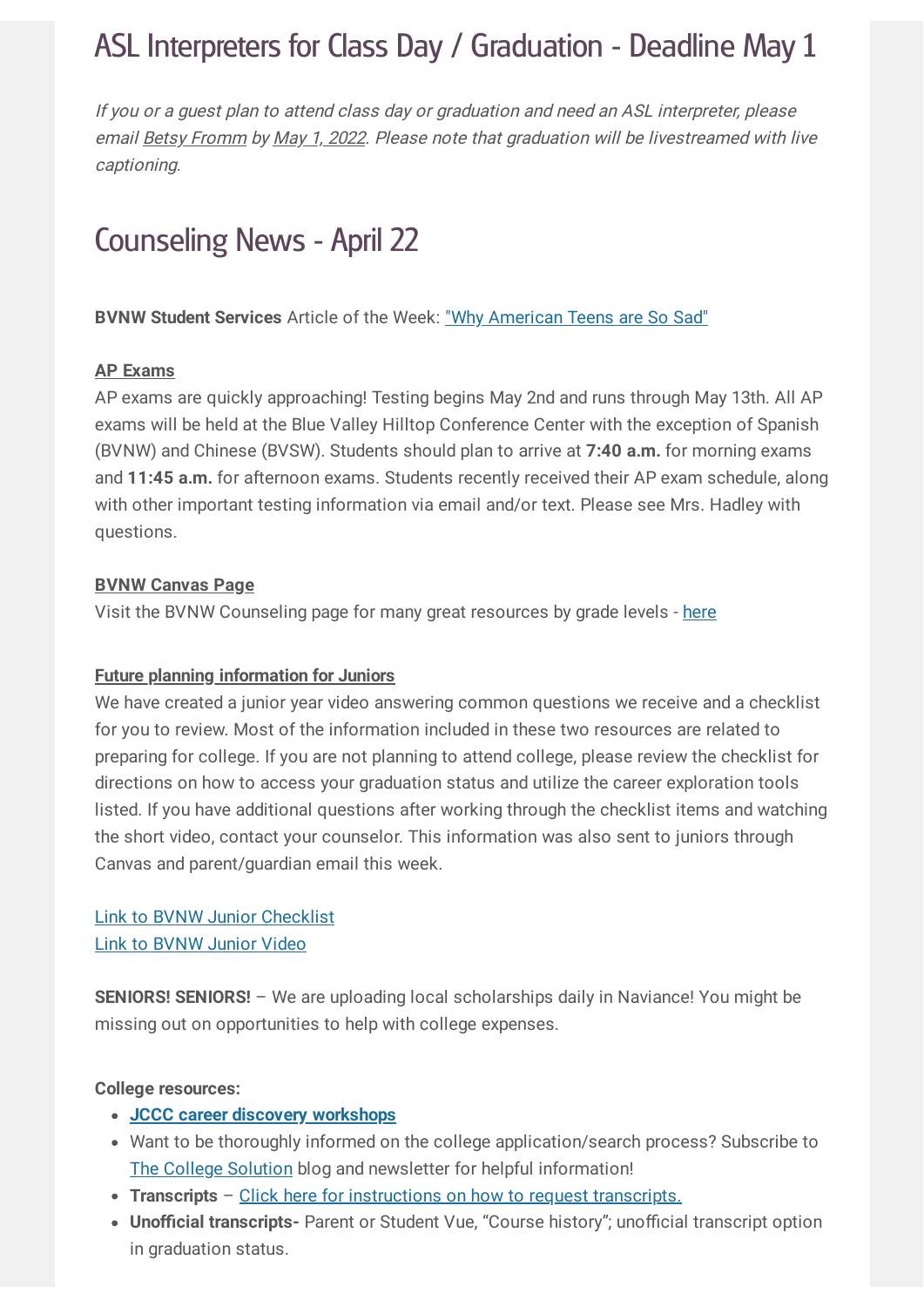| ධ<br>Messages         | <b>Graduation Status</b>                                                        |  |  |
|-----------------------|---------------------------------------------------------------------------------|--|--|
| Calendar              | Please be aware that this UNOFFICI/<br>limited in that it doesn't automatically |  |  |
| 52 Class Schedule     | that may contribute toward multiple (                                           |  |  |
| Conference            | toward either fine arts or computer to                                          |  |  |
| <b>Course History</b> | the accuracy of this report.                                                    |  |  |
| Course Request        | г<br>Class of 2023 B Unofficial Transcript                                      |  |  |

#### **ACT/SAT Official test dates:** Must self-register for official test dates.

**ACT** [registration](http://www.act.org/) **SAT [registration](https://collegereadiness.collegeboard.org/sat/register)** Which test to take - SAT vs. ACT? [Here](https://www.princetonreview.com/college/sat-vs-act-infographic)

#### AP Score access - AP [Scores](https://apscore.collegeboard.org/scores#/)

| <b>TEST DATES</b><br>United States, US Territories, and Puerto Rico |                    |               | ™ACT`                            |  |  |
|---------------------------------------------------------------------|--------------------|---------------|----------------------------------|--|--|
| 2021 2022                                                           |                    |               |                                  |  |  |
| <b>TEST DATES</b><br>REGISTRATION DEADLINES                         |                    |               |                                  |  |  |
|                                                                     | Regular Deadline   | Late Deadline | Photo Upload<br>Standby Deadline |  |  |
| September 11, 2021                                                  | August 6           | August 20     | September 3                      |  |  |
| October 23, 2021                                                    | September 17       | October 1     | October 15                       |  |  |
| <b>December 11, 2021</b>                                            | November 5         | November 19   | December 3                       |  |  |
| <b>February 12, 2022</b>                                            | January 7          | January 21    | February 4                       |  |  |
| April 2, 2022                                                       | <b>February 25</b> | March 11      | March 25                         |  |  |
| June 11, 2022                                                       | May 6              | May 20        | June 3                           |  |  |
| July 16, 2022*                                                      | June 17            | June 24       | July 8                           |  |  |

#### **Parent resources from BV presenters:**

- Celebrate calm Stop the power struggles. [www.celebratecalm.com](http://www.celebratecalm.com/) Great Podcasts!
- Your Teen for Parents [Magazine](https://yourteenmag.com/) resource
- BOLD [Parenting](https://www.eventbrite.com/e/bold-parenting-adolescents-episode-4-tickets-165630775107) with Jason Bohn Free video access and webinar
- [Technology](https://www.loveandlogic.com/blogs/our-blog/help-technology-is-already-a-problem) and teens
- **[SECURLYHOME](https://www.bluevalleyk12.org/Page/34492) PARENT PORTAL APP**

While district devices are filtered 24/7, we understand that what each family feels their child should be able to access on district devices outside of the school day is different from household to household. Through the SecurlyHome Parent Portal app, families can supervise their child's technology use on district devices outside of the school day.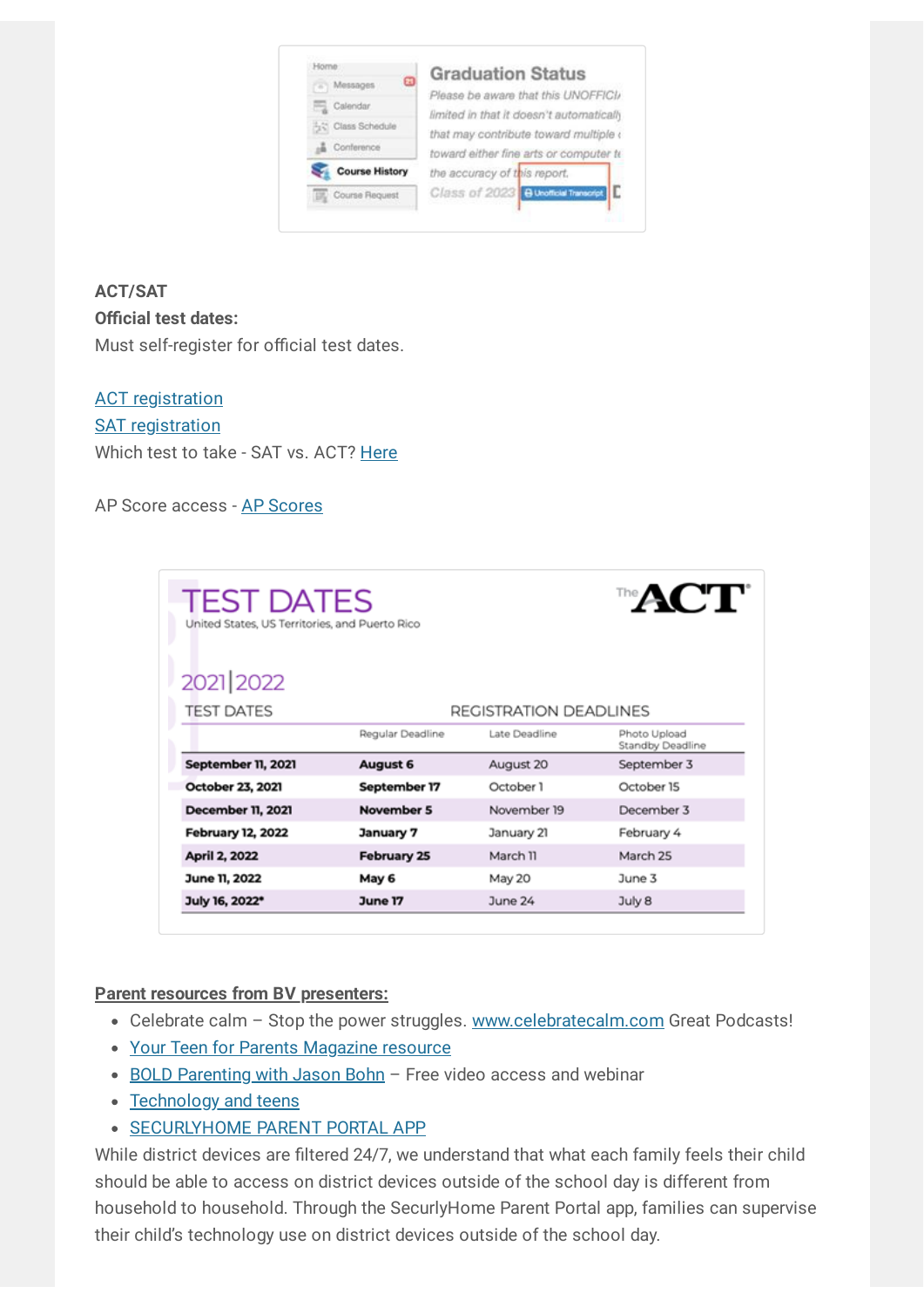### Parent Booster Club News - April 22

Hello Husky Family!

We need YOU in order to finish the year STRONG!

#### **PROM HELPERS NEEDED:**

After two long years – Prom at BVNW has returned in the traditional sense! We want to bring it back in STYLE. The theme for the kids is Masquerade and we need parent volunteers to help make it special. Please consider helping out in one of these categories:

- Coat Check
- Dessert/Refreshment Table
- Clean Up Crew
- Dance Chaperones

Here is the Link: <https://www.signupgenius.com/go/8050849A5AB22AAFF2-prom>

#### **SAVE THE DATES:**

April 25, 2022 – PBC General Board Meeting April 30, 2022 – Prom \*\*We will need PARENT HELPERS\*\* May 2- 6, 2022 – Spring Teacher Appreciation Week May 13th – Senior Class Picnic \*\*We will need some parent helpers to serve food.\*\* May 22nd – Commencement Class of 2022

#### **STAFF APPRECIATION:**

If you would be willing to donate a gift card or help our Staff Appreciation Committee honor our awesome BVNW Staff, please click this link:

<https://www.signupgenius.com/go/5080849A9AF2AA57-gift>

After a very successful year providing the BEST appreciation events to the BVNW Staff, our amazing Co-Chairs are taking a step back next year. This is one of our most rewarding and special leadership roles at BVNW for the PBC. Please consider taking the lead on this. Feel free to grab a friend or two and do it together. There will be a budget, volunteers and donations to help you.

If you are interested, contact Jeanna Repass: [jeannaordunarepass@gmail.com](mailto:jeannaordunarepass@gmail.com) or Meg Godderz: [meggodderz@yahoo.com](mailto:meggodderz@yahoo.com)

#### **SERVE ON THE PBC BOARD:**

Our awesome school will be going into a time of transition with lots of new Administrators joining the Husky Family next year. With the changes, our school will need our support more than ever. If you are interested in filling one of the open roles on the PBC next year, we need you! moms, dads, guardians, alumni, community members, etc. - are you willing to volunteer to fill these key roles:

- VP of Concessions
- Staff Appreciation Chair or Co-Chair
- Hospitality
- $\triangle$  DRC Closet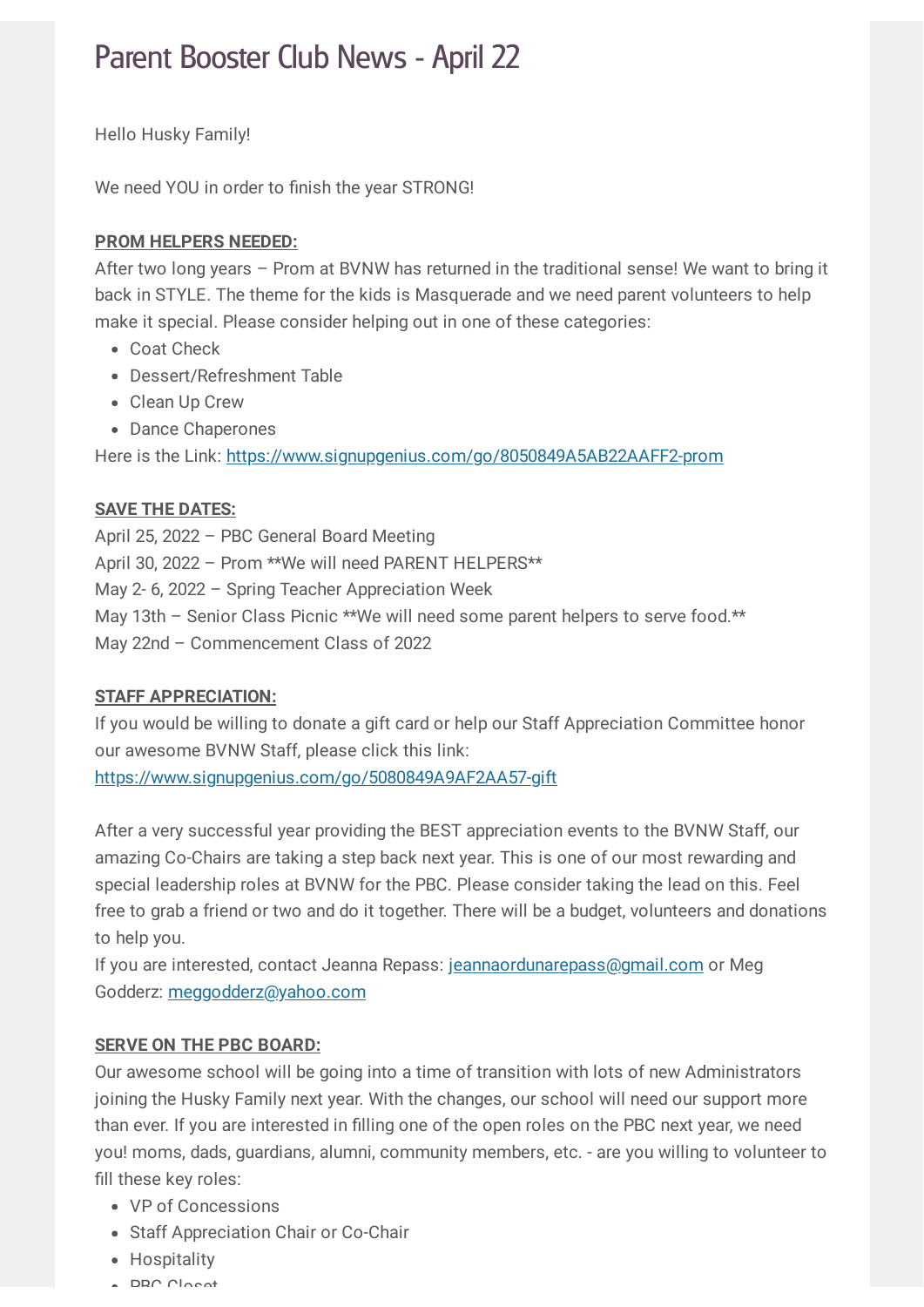- Concessions Inventory Manager (Fall, Winter & Spring)
- Volunteer Coordinator

Please contact Jeanna Repass, Meg Godderz: [meggodderz@yahoo.com](mailto:meggodderz@yahoo.com) or any PBC Board member if you are interested in serving next year. [BVNWBoosterclub@gmail.com](mailto:BVNWBoosterclub@gmail.com)

As always, I am humbled to serve, grateful for you all and honored to be the President of the Parent Booster Club here at Blue Valley Northwest!

**"Individually we are one drop but together we are an Ocean!" We are: #OneNW!**

GO DAWGS! Jeanna Repass Proud PBC President

### Stay up to date with official student media!



http://instagram.com/bynwnews http://[twitter.com/bvnwnews](http://twitter.com/bvnwnews) http://facebook.com/bynwnews http://[bvnwnewsphotos.smugmug.com/](http://bvnwnewsphotos.smugmug.com/)